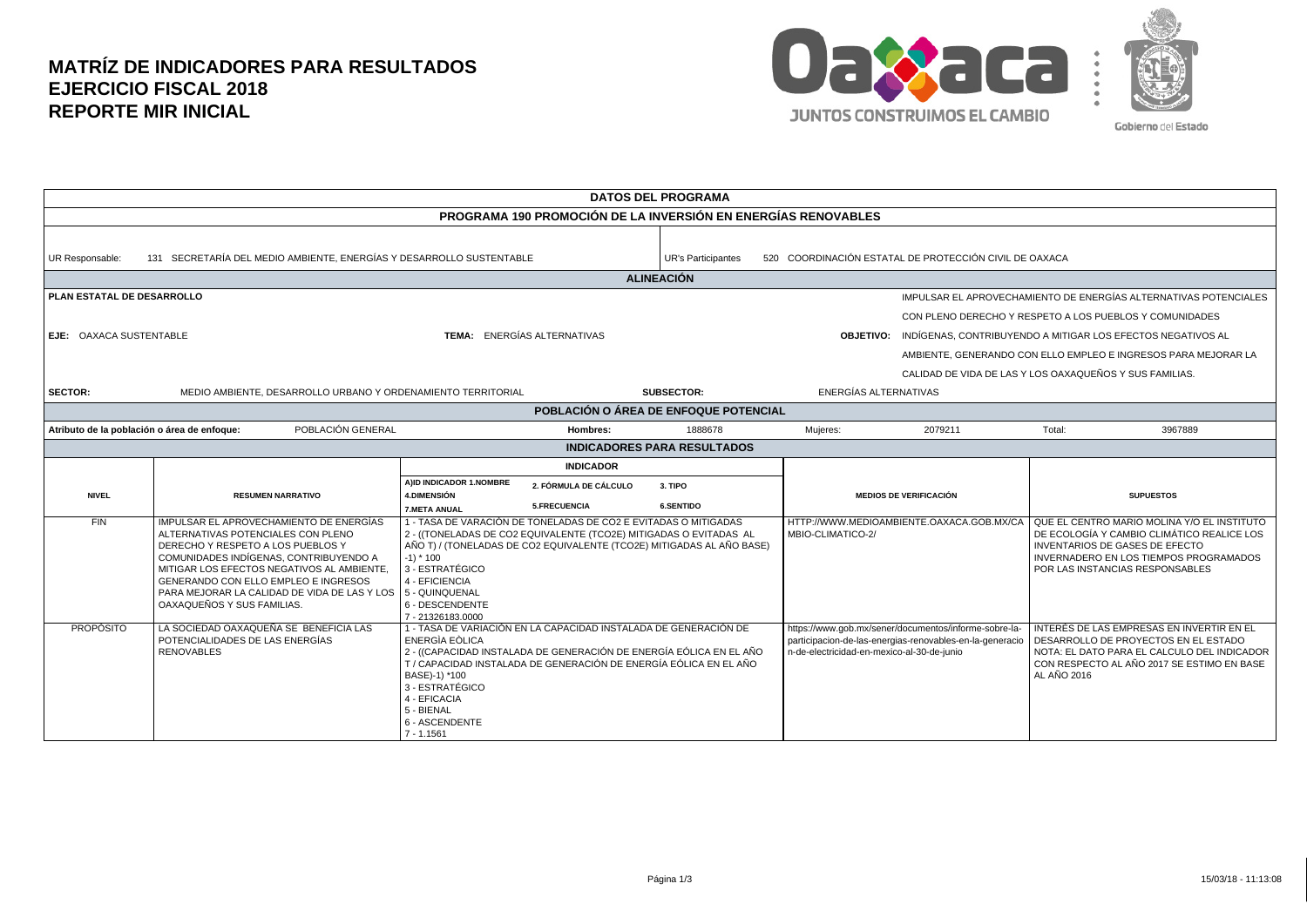## **MATRÍZ DE INDICADORES PARA RESULTADOS EJERCICIO FISCAL 2018 REPORTE MIR INICIAL**



Gobierno del Estado

|                   | <b>RESUMEN NARRATIVO</b>                                                                               | <b>INDICADOR</b>                                                                                                                                                                                                                                                                                                                                                                                                                                                                                                                                                 |                                                                                                                                                                                                                                                                                   |                                                                                                         |                                                                                                                                 | <b>SUPUESTOS</b>                                                                                                 |
|-------------------|--------------------------------------------------------------------------------------------------------|------------------------------------------------------------------------------------------------------------------------------------------------------------------------------------------------------------------------------------------------------------------------------------------------------------------------------------------------------------------------------------------------------------------------------------------------------------------------------------------------------------------------------------------------------------------|-----------------------------------------------------------------------------------------------------------------------------------------------------------------------------------------------------------------------------------------------------------------------------------|---------------------------------------------------------------------------------------------------------|---------------------------------------------------------------------------------------------------------------------------------|------------------------------------------------------------------------------------------------------------------|
| <b>NIVEL</b>      |                                                                                                        | 3. TIPO<br>A)ID INDICADOR 1.NOMBRE<br>2. FÓRMULA DE CÁLCULO                                                                                                                                                                                                                                                                                                                                                                                                                                                                                                      |                                                                                                                                                                                                                                                                                   | <b>MEDIOS DE VERIFICACIÓN</b>                                                                           |                                                                                                                                 |                                                                                                                  |
|                   |                                                                                                        | 4. DIMENSIÓN                                                                                                                                                                                                                                                                                                                                                                                                                                                                                                                                                     | 5.FRECUENCIA                                                                                                                                                                                                                                                                      | 6.SENTIDO                                                                                               |                                                                                                                                 |                                                                                                                  |
|                   |                                                                                                        | 7.META ANUAL                                                                                                                                                                                                                                                                                                                                                                                                                                                                                                                                                     |                                                                                                                                                                                                                                                                                   |                                                                                                         |                                                                                                                                 |                                                                                                                  |
| <b>COMPONENTE</b> | SEGUIMIENTO A LA CONSULTA PREVIA LIBRE E<br>INFORMADA DE LAS COMUNIDADES INDÍGENAS<br><b>INSTALADA</b> | 1 - PORCENTAJE DE ACUERDOS DE SEGUIMIENTO A LA CONSULTA PREVIA LIBRE   UR 131<br>E INFORMADA DE LAS COMUNIDADES INDÍGENAS.<br>2 - (NÚMERO DE ACUERDOS DE SEGUIMIENTO A LA CONSULTA PREVIA LIBRE<br>E INFORMADA DE LAS COMUNIDADES INDÍGENAS REALIZADAS / NÚMERO DE<br>ACUERDOS DE SEGUIMIENTO A LA CONSULTA PREVIA LIBRE E INFORMADA DE<br>LAS COMUNIDADES INDÍGENAS PROGRAMADAS )*100<br>3 - GESTIÓN<br>4 - EFICACIA<br>5 - SEMESTRAL<br>6 - ASCENDENTE<br><b>VARIABLES DEL INDICADOR</b><br>7 - ACUERDOS DE SEGUIMIENTO A LA CONSULTA PREVIA LIBRE E INFORMADA |                                                                                                                                                                                                                                                                                   | BASE DE DATOS Y EXPEDIENTES DE LA DIRECCIÓN<br>DE ENERGÍAS ALTERNATIVAS Y RENOVABLES DE<br>LA SEMAEDESO | <b>UR 131</b><br>CONDICIONES SOCIALES ADECUADAS EN LAS<br><b>COMUNIDADES INDIGENAS</b>                                          |                                                                                                                  |
|                   |                                                                                                        | DE LAS COMUNIDADES INDÍGENAS<br>UR 131 ---- 6.0000<br>TOTAL ---- 6.0000                                                                                                                                                                                                                                                                                                                                                                                                                                                                                          |                                                                                                                                                                                                                                                                                   |                                                                                                         |                                                                                                                                 |                                                                                                                  |
| <b>ACTIVIDAD</b>  | VISITAS DE ASISTENCIA EN LA INSTALACIÓN DE LA<br>CONSULTA INDÍGENA                                     | <b>REALIZADAS</b><br>PROGRAMADAS)*100<br>3 - GESTIÓN<br>4 - EFICACIA<br>5 - TRIMESTRAL<br>6 - ASCENDENTE<br><b>VARIABLES DEL INDICADOR</b>                                                                                                                                                                                                                                                                                                                                                                                                                       | 1 - PORCENTAJE DE VISITAS DE ASISTENCIA EN LA CONSULTA INDÍGENA<br>2 - (NÚMERO DE VISITAS DE ASISTENCIA EN LA CONSULTA INDIGENA<br>REALIZADAS/ NÚMERO DE VISITA DE ASISTENCIA EN LA CONSULTA INDÍGENA                                                                             |                                                                                                         | <b>UR 131</b><br>BASE DE DATOS Y EXPEDIENTES DE LA DIRECCIÓN<br>DE ENERGÍAS ALTERNATIVAS Y RENOVABLES DE<br><b>LA SEMAEDESO</b> | <b>UR 131</b><br>CONDICIONES SOCIALES ADECUADAS EN LAS<br><b>COMUNIDADES INDIGENAS</b>                           |
|                   |                                                                                                        | <b>REALIZADAS</b><br>UR 131 ---- 6,0000                                                                                                                                                                                                                                                                                                                                                                                                                                                                                                                          | 7 - NÚMERO DE VISITAS DE ASISTENCIA EN LA CONSULTA INDÍGENA                                                                                                                                                                                                                       |                                                                                                         |                                                                                                                                 |                                                                                                                  |
|                   |                                                                                                        | TOTAL ---- 6.0000                                                                                                                                                                                                                                                                                                                                                                                                                                                                                                                                                |                                                                                                                                                                                                                                                                                   |                                                                                                         |                                                                                                                                 |                                                                                                                  |
| <b>ACTIVIDAD</b>  | REALIZACIÓN DE INFORMES TÉCNICOS PARA LA<br>CONSULTA INDIGENA                                          | TÉCNICOS PROGRAMADOS)*100<br>3 - GESTIÓN<br>4 - EFICACIA<br>5 - TRIMESTRAL<br>6 - ASCENDENTE<br><b>VARIABLES DEL INDICADOR</b><br>UR 131 ---- 6,0000<br>TOTAL ---- 6.0000                                                                                                                                                                                                                                                                                                                                                                                        | 1 - PORCENTAJE DE INFORMES TÉCNICOS REALIZADOS<br>2 - (NÚMERO DE INFORMES TÉCNICOS REALIZADOS/NÚMERO DE INFORMES<br>7 - NÚMERO DE INFORMES TÉCNICOS REALIZADOS                                                                                                                    |                                                                                                         | <b>UR 131</b><br>BASE DE DATOS Y EXPEDIENTES DE LA DIRECCIÓN<br>DE ENERGÍAS ALTERNATIVAS Y RENOVABLES DE<br><b>LA SEMAEDESO</b> | <b>UR 131</b><br>CONDICIONES SOCIALES ADECUADAS EN LAS<br><b>COMUNIDADES INDIGENAS</b>                           |
| <b>COMPONENTE</b> | POTENCIALIDADES TERRITORIALES Y<br>ENERGÉTICAS DEL ESTADO INVESTIGADOS                                 | ENERGÍA LIMPIA<br>ENERGÍA LIMPIA PROGRAMADOS)*100<br>3 - GESTIÓN<br>4 - EFICACIA<br>5 - SEMESTRAL<br>6 - ASCENDENTE<br>VARIABLES DEL INDICADOR<br>UR 131 ---- 4.0000<br>TOTAL ---- 4.0000                                                                                                                                                                                                                                                                                                                                                                        | 1 - PORCENTAJE DE ESTUDIOS TÉCNICOS DEL POTENCIAL DE GENERACIÓN DE<br>2 - ESTUDIOS TéCNICOS DEL POTENCIAL DE GENERACIÓN DE ENERGÍA LIMPIA<br>REALIZADOS / ESTUDIOS TéCNICOS DEL POTENCIAL DE GENERACIÓN DE<br>7 - ESTUDIOS TÉCNICOS DEL POTENCIAL DE GENERACIÓN DE ENERGÍA LIMPIA |                                                                                                         | <b>UR 131</b><br>BASE DE DATOS Y EXPEDIENTES DE LA DIRECCIÓN<br>DE ENERGÍAS ALTERNATIVAS Y RENOVABLES DE<br>LA SEMAEDESO        | <b>UR 131</b><br>CONDICIONES SOCIALES Y CLIMATILOGICAS<br>FAVORABLES, PROMOCION DE LAS<br><b>POTENCIALIDADES</b> |